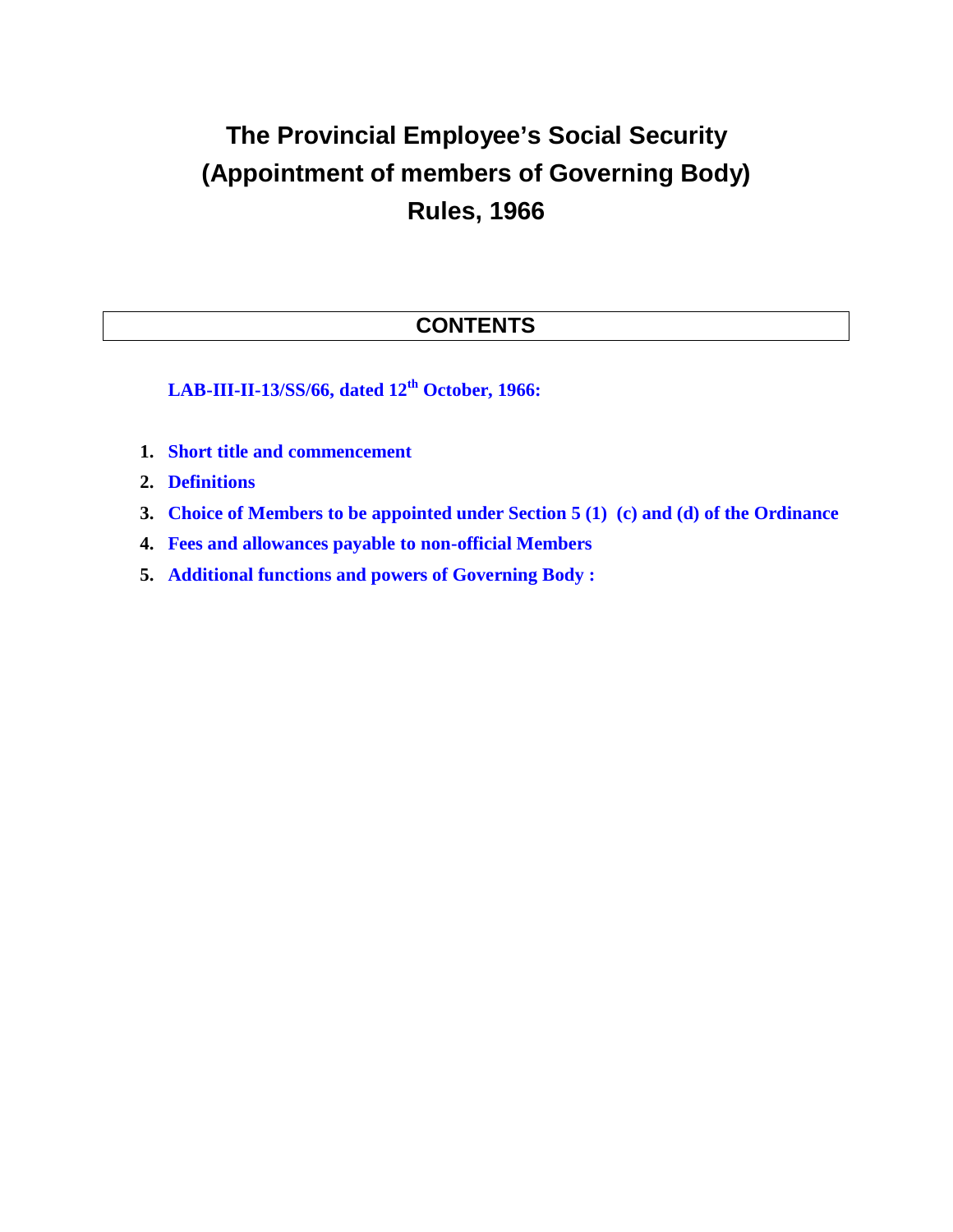**<sup>1</sup>No. LAB-III-II-13/SS/66, dated 12th October, 1966:** With reference to the Government of West Pakistan Labour Department's Notification No.SS-V-(1)/65, dated the 25<sup>th</sup> October, 1965 and in exercise of the powers conferred by Section 79 of the Provincial Employee's Social Security Ordinance, 1965 (West Pakistan Ordinance No. X of 1965), the Governor of West Pakistan is pleased to make the following rules:-

**1. Short title and commencement**: (1) These rules may be called the Provincial Employee's Social Security (Appointment of Members of the Governing Body) Rules,1966.

(2) They shall come into force at once.

**2. Definitions:** In these rules, unless the context otherwise requires, the following expressions shall have the meanings hereby respectively assigned to them, that is to say :--

- (a) "Member" means a Member of the Governing Body of the Provincial Employee's Social Security Institution, appointed under these rules:-
- (b) "Ordinance" means the Provincial Employee's Social Security Ordinance, 1965 :
- (c) "Section" means a section of the Ordinance :
- (d) "non-official Member" means a Member of the Governing Body other than a person in the service of Pakistan or the Medical Advisor.

**3. Choice of Members to be appointed under Section 5 (1) (c) and (d) of the Ordinance :** (1)Government shall publish in the official gazette a list showing separately the Organizations of employers and employees recognized for the purpose of submitting names from which members to be appointed under clauses (c) and (d), sub-section (1) of Section 5 shall be chosen.

(2) Within one month of the publication of such list, it shall be open to an organization included in the list to submit to Government the name of a person whom it desires to be considered for appointment, where such organization of employers, as a representative of employers, and where such organization is of employees, as representative of employees, together with a summary of the qualifications of that person.

(3) Government shall consider the names so submitted, and shall from such names, select three persons to represent the employer, and three persons to represent

 1 Vide Noti---11-16(Lab-II) 66 dated 11th April, 1975.